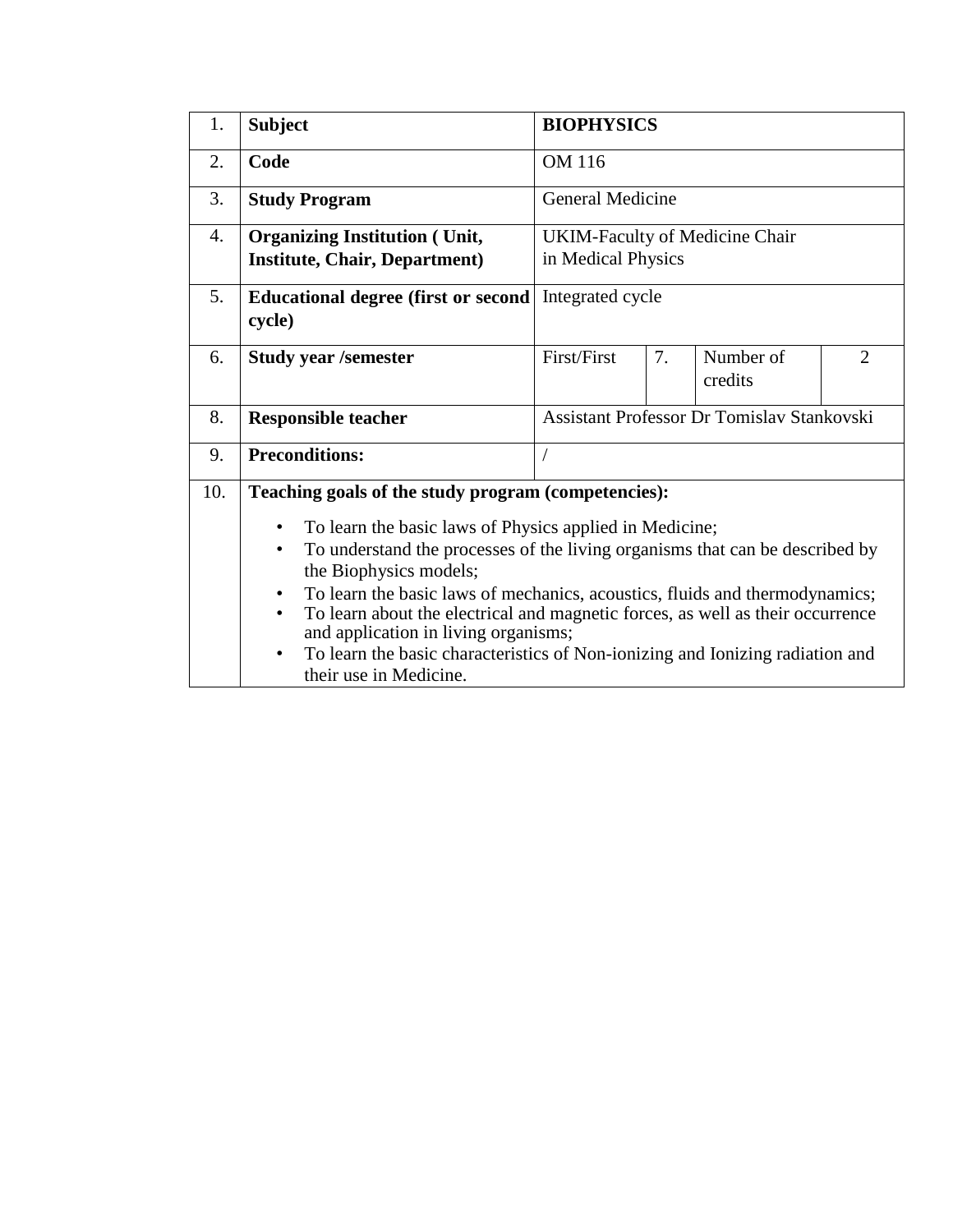## 11. **Contents of the study program:**

- Biophysics basics and system theory
- **Biomechanics**
- Biophysics of fluids
- **Bioacoustics**
- **Optics**
- X-ray and nuclear radiation
- **Thermodynamics**
- Electrical forces
- Electromagnetism

## **Theoretical course:**

- Biophysics basics. Divisions in Biophysics. System theory. System control. Important theories.
- Basics of biomechanics. Levers of the locomotor system. Work and power of the man. Mechanical work of the heart. Elasticity. Bone fractures.
- Fluids and their characteristics. Liquid viscosity. Hydrodynamics. Physical model of the blood vessels. Surface tension of liquids. Atmospheric pressure. Mechanics of breathing.
- Bioacoustics. Oscillations and waves. Sounds waves. Ultrasound. Application of sound in Medicine.
- Basic geometric laws in optics. Optical instruments. Eye as an optical instrument. Infrared light. NIRS method. Thermography. Ultraviolet light. Quantum optics. Lasers.

|     | X-ray radiation. X-ray spectra. Application of X-ray in Medicine. Computer<br>$\bullet$<br>Tomography. Nuclear physics and nuclear reactions. Nuclear Medicine basics.<br>SPECT and PET methods. Hybrid SPECT-CT methods.<br>Thermodynamic processes. Biological open systems. Physiological effect of<br>$\bullet$<br>heat on human body.<br>Electrical forces. Electrostimulation. Heart Bypass. Biopotentials and<br>$\bullet$<br>electrophysiology.<br>Basics of electromagnetism. Electromagnetic induction. Magnetic resonance.<br>$\bullet$<br><b>Practical course:</b> |  |  |  |  |
|-----|--------------------------------------------------------------------------------------------------------------------------------------------------------------------------------------------------------------------------------------------------------------------------------------------------------------------------------------------------------------------------------------------------------------------------------------------------------------------------------------------------------------------------------------------------------------------------------|--|--|--|--|
|     | Basics of measuring physical quantities: measuring length.<br>$\bullet$                                                                                                                                                                                                                                                                                                                                                                                                                                                                                                        |  |  |  |  |
|     | Electrical forces and Ohm law of electrical circuit.<br>$\bullet$                                                                                                                                                                                                                                                                                                                                                                                                                                                                                                              |  |  |  |  |
|     | Concentration measurement with Abbe refractometer.<br>$\bullet$                                                                                                                                                                                                                                                                                                                                                                                                                                                                                                                |  |  |  |  |
|     | Concentration measurement with Polarimeter of light.                                                                                                                                                                                                                                                                                                                                                                                                                                                                                                                           |  |  |  |  |
| 12. | <b>Methods of studying:</b> Theoretical lectures and lab experiments                                                                                                                                                                                                                                                                                                                                                                                                                                                                                                           |  |  |  |  |
| 13. | <b>Total no. of hours</b><br>60 hours                                                                                                                                                                                                                                                                                                                                                                                                                                                                                                                                          |  |  |  |  |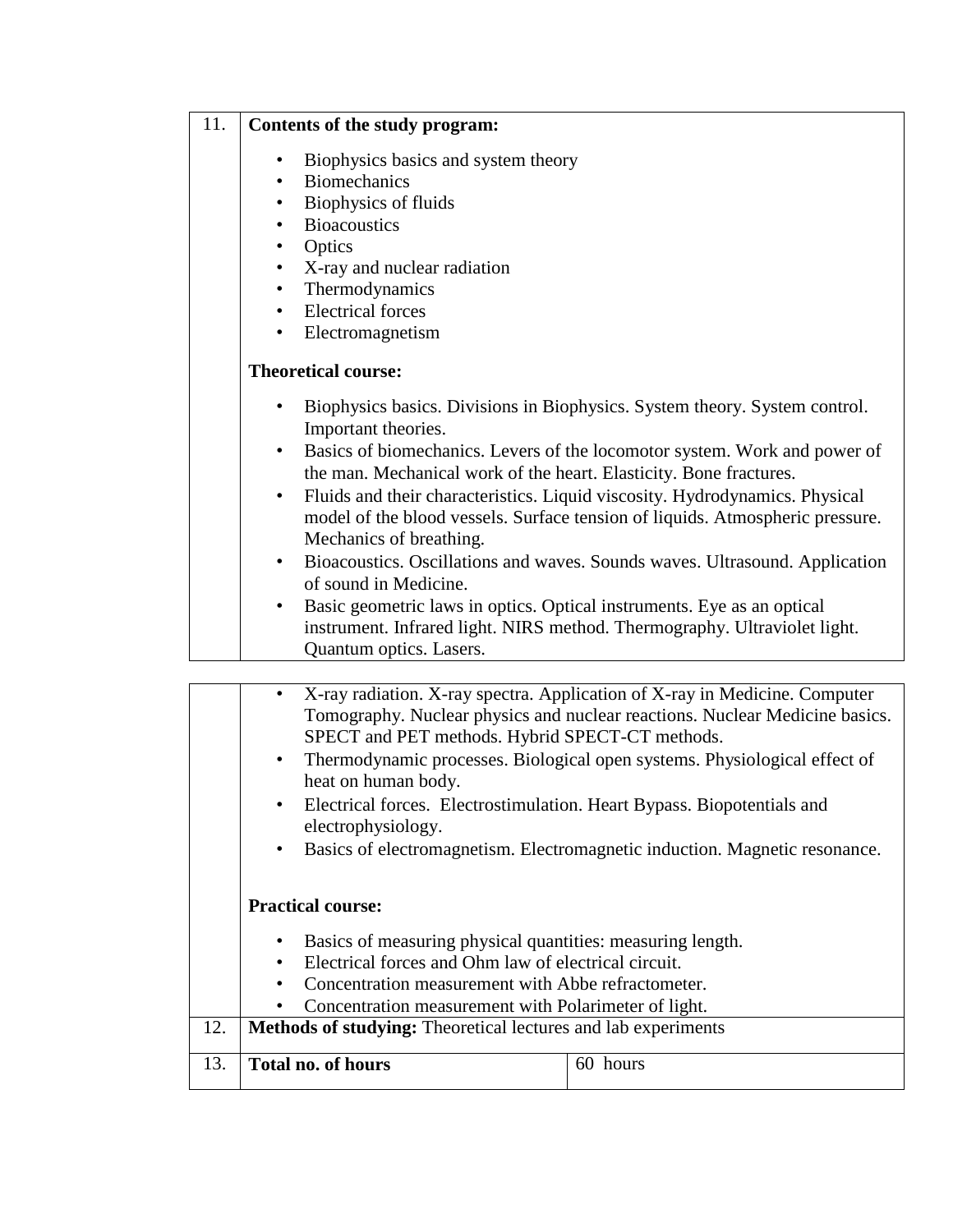| 14. | Distribution of the available time                  |                                                             |                  |                                      |                         |            |                               |                        |
|-----|-----------------------------------------------------|-------------------------------------------------------------|------------------|--------------------------------------|-------------------------|------------|-------------------------------|------------------------|
| 15. | <b>Type of educational</b><br>activity              |                                                             | 15.1             | course                               | Lectures-theoretical    |            | 21 hours                      |                        |
|     |                                                     |                                                             | 15.2             | clinical),<br>seminars, team<br>work | Practicals (laboratory, | 9          | hours                         |                        |
| 16. | Other types of<br>activities                        |                                                             | 16.1             |                                      | Project assignments     | $\sqrt{2}$ | hours                         |                        |
|     |                                                     |                                                             | 16.2             | Individual tasks                     |                         | $\sqrt{2}$ | hours                         |                        |
|     |                                                     |                                                             | 16.3             | Home studying                        |                         |            | 30 hours                      |                        |
| 17. | points                                              | <b>Assessment of knowledge:</b>                             |                  |                                      |                         |            |                               |                        |
|     | 17.1                                                | <b>Tests</b>                                                | Continuous tests |                                      |                         |            | $min$ - $max. 2$<br>$36 - 60$ |                        |
|     |                                                     | Final exam                                                  |                  |                                      | Oral (written) exam     |            |                               | min.-max.<br>$18 - 30$ |
|     | 17.2                                                | Seminar work/project<br>(presentation: written<br>and oral) |                  | Seminar works                        |                         |            |                               | min.-max.              |
|     | 17.3                                                | Active participation                                        |                  |                                      |                         |            |                               | min.-max.              |
|     |                                                     |                                                             |                  |                                      | Theoretical course      |            |                               | $0 - 1$                |
|     |                                                     |                                                             |                  | Practical course                     |                         |            |                               | $6 - 9$                |
| 18. | Knowledge assessment<br>criteria:<br>(points/grade) |                                                             |                  | up to 59 points                      |                         |            |                               | $5$ (five) F           |
|     |                                                     |                                                             |                  | 60 to 68 points                      |                         |            |                               | $6$ (six) E            |
|     |                                                     |                                                             |                  | 69 to 76 points                      |                         |            |                               | $7$ (seven) D          |
|     |                                                     |                                                             |                  | 77 to 84 points                      |                         |            |                               | 8 (eight) C            |
|     |                                                     |                                                             |                  | 85 to 92 points                      |                         |            |                               | 9 (nine) B             |
|     |                                                     |                                                             |                  | 93 to 100 points                     |                         |            |                               | $10$ (ten) A           |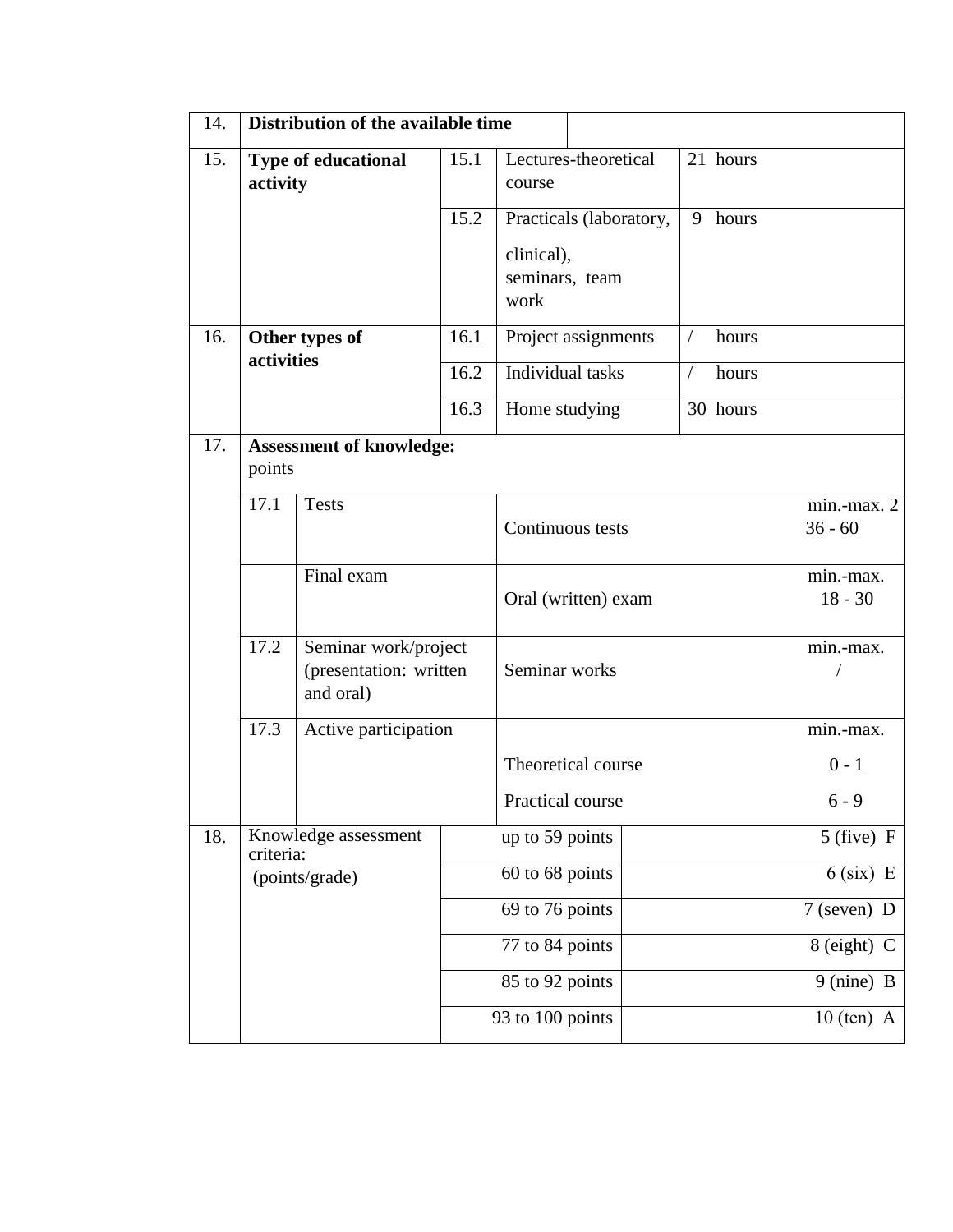| 19. | Criteria for obtaining a<br>signature and taking the<br>final exam | Conditional criteria for assessment of knowledge:<br>Only one absence is permitted for obtaining a signature.<br>The two continuous tests are taken only during the<br>lectures, after that one needs to go to the full exam. The<br>written and the oral test are taken either during the<br>lectures or on the full final exam. In either case, to pass<br>the subject one needs to get at least the minimum<br>required points.<br>Based on the acquired points, the grade is formed<br>according to the table of grades (given above). |
|-----|--------------------------------------------------------------------|--------------------------------------------------------------------------------------------------------------------------------------------------------------------------------------------------------------------------------------------------------------------------------------------------------------------------------------------------------------------------------------------------------------------------------------------------------------------------------------------------------------------------------------------|
|     |                                                                    |                                                                                                                                                                                                                                                                                                                                                                                                                                                                                                                                            |

| 20. | Language of the course |                     |                                                      | Macedonian                                                                                                                          |                     |    |      |  |
|-----|------------------------|---------------------|------------------------------------------------------|-------------------------------------------------------------------------------------------------------------------------------------|---------------------|----|------|--|
| 21. |                        |                     | Method for evaluation of<br>the quality of education | Anonymous evaluation taken by the students, of<br>the subject, teachers and collaborators involved in<br>the educational activities |                     |    |      |  |
| 22. | Literature             |                     |                                                      |                                                                                                                                     |                     |    |      |  |
|     |                        | Mandatory textbooks |                                                      |                                                                                                                                     |                     |    |      |  |
|     |                        |                     | Author                                               | Title                                                                                                                               | Publisher           |    | Year |  |
|     | 22.1                   | 1                   | T. Stankovski                                        | Biophysics – internal<br>materials                                                                                                  | Faculty             | of | 2015 |  |
|     |                        |                     |                                                      |                                                                                                                                     | Medicine            |    |      |  |
|     |                        | $\overline{2}$      | N.                                                   | <b>Biophysics</b>                                                                                                                   | <b>UKIM</b>         |    | 2005 |  |
|     |                        |                     | Andonovska                                           |                                                                                                                                     |                     |    |      |  |
|     |                        | 3                   | D. Gersanovski                                       | <b>Biophysics</b><br>internal                                                                                                       | Institute           | of | 2006 |  |
|     |                        |                     |                                                      | materials                                                                                                                           | Physics             |    |      |  |
|     |                        |                     | <b>Additional literature</b>                         |                                                                                                                                     |                     |    |      |  |
|     |                        |                     | Author                                               | Title                                                                                                                               | Publisher           |    | Year |  |
|     |                        | $\mathbf{1}$        | W. Bialek                                            | Biophysics: Searching for<br>Principles                                                                                             | Princeton           |    | 2012 |  |
|     | 22.2                   |                     |                                                      |                                                                                                                                     | University<br>Press |    |      |  |
|     |                        |                     |                                                      |                                                                                                                                     |                     |    |      |  |
|     |                        | $\overline{2}$      | T. Stankovski                                        | Tackling the inverse<br>problem for nonautonomous<br>systems:                                                                       | Springer            |    | 2013 |  |